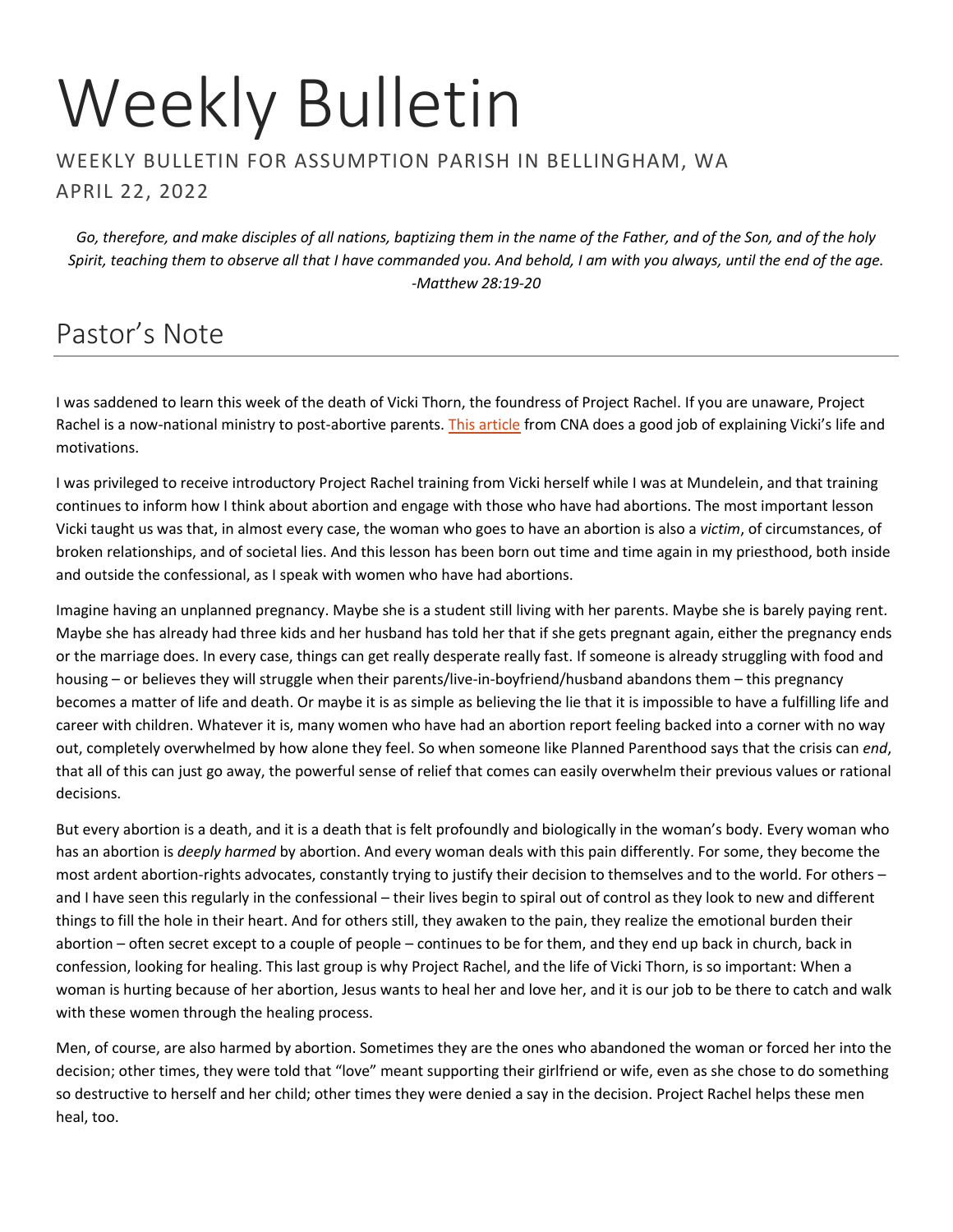Yes, we Catholic oppose abortion because we know it ends a unique, precious, dignified human life. But we also oppose abortion because it harms those who seek it out. As important as it is to make sure we are there after-the-fact to help postabortive parents heal, I think Vicki herself would say it would be even better to put Project Rachel out of business – to ensure that every person who experiences an unplanned pregnancy is immediately met with love and support from their parents, friends, and partners; to ensure that our churches and cities have the financial resources on-hand to help women carry and pregnancy to term; to ensure that our society is organized such that parents who wish to raise children *and* have a career have the support and structures necessary to do so. But while we work for these things, we must also deal with the consequences of not yet being there. We must walk with those who have experienced abortion as Jesus himself works to heal them.

If you have experienced abortion and would like someone to talk to, [Project Rachel in this area](https://ccsww.org/get-help/specialized-services/project-rachel/) is run by Catholic Community Services of Western Washington. They can be reached at 206-920-6413 (English) or 206-450-7814 (Español).

May the Lord heal all of us of the wounds we carry,<br> $\overline{\mathcal{H}}$ ,  $\mathcal{M}_{\text{total}}$ 

# Archdiocesan News

## Synod Survey

To learn more, go t[o archseattle.org/synod.](http://archseattle.org/synod) Survey deadline is April 30.

## Mass of Episcopal Ordination

All are welcome to join in the Mass of Episcopal Ordination for the Most Reverend Frank Schuster Auxiliary Bishop of Seattle. Tuesday May 3 at 2 p.m. livestream on [Facebook](https://www.facebook.com/ArchdioceseofSeattle) and [Vimeo.](https://vimeo.com/event/1972886)

## New superintendent for Catholic Schools

[Read this letter](https://seattlearch.box.com/s/fud258zlkn7wzf7hpfgfh9orszndqpph) from Archbishop Etienne and Caitlin Moulding welcoming Nicholas Ford as the new superintendent.

# Parish News

## New PAA

Assumption Church seeks a Pastoral Assistant for Administration. Candidates must have excellent organizational and communications skills. Must be an active member of a Catholic faith community. Position oversees all parish finances, personnel matters and administration. Minimum of 3 years supervisory and administrative experience required. Bachelor's degree in a related field preferred. Salary and benefits based on Archdiocesan guidelines. For application and full job description, visi[t http://www.assumption.org](http://www.assumption.org/) or contact [karenz@assumption.org.](mailto:karenz@assumption.org)

## Teen Bible Study

Some of our adult volunteers that your teens have come to know and love over this past year are running a 4-week Bible study for all of our 6th-12th graders. The focus will be on HOW to read and study Scripture, so it is a great introductory course for anyone looking to get more into reading Scripture and applying it to our daily lives. This is also highly recommended for those preparing for Confirmation as a way to stay plugged in and involved in the month leading up to your Confirmation ceremony.

> When: Sunday evenings in May from 4pm-5:30pm Where: Assumption School Library Contact: Rose Achey [\(roselachey@gmail.com\)](mailto:roselachey@gmail.com) and Rowan Mars[h rowanmarsh27@gmail.com\)](mailto:rowanmarsh27@gmail.com)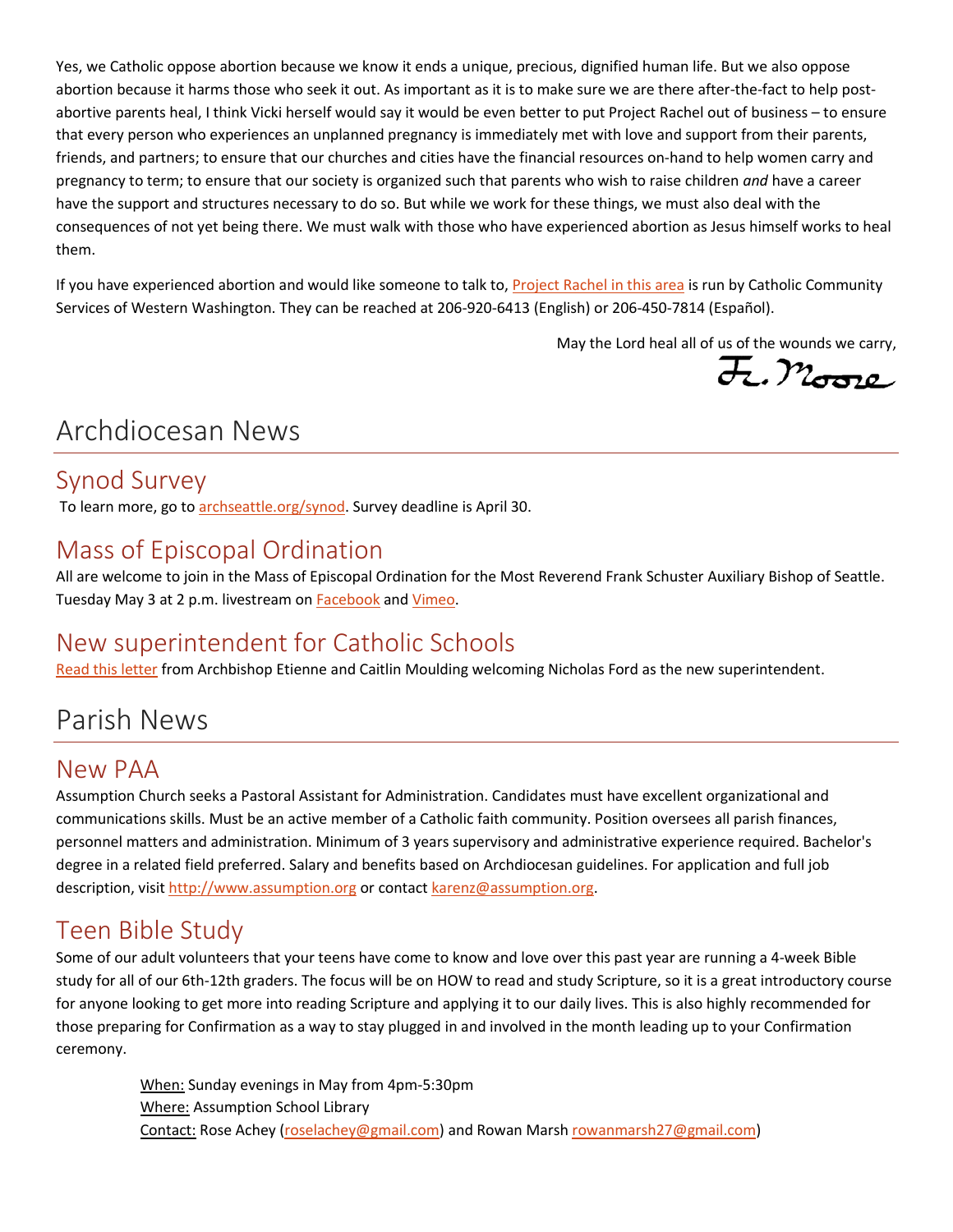# Synodal Survey

If you didn't get a chance to meet in a Synod and are still interested in participating, the Archdiocese of Seattle has created a Synodal Survey to fill out. We are asking all participants to spend time in prayer asking the Holy Spirit to lead you to the answers you feel called to write. Please have this completed by April 30<sup>th</sup>.

## Soy House Restaurant Gift

Soy House Restaurant held an Easter Special for Assumption Church. They have donated all of their Easter proceeds plus tips to our parish. The grand total was \$5,515! Thank you to Soy House for their generosity and to everyone who supported this event!

# School News

## School Presentations

Each month the school holds an assembly in the gym to celebrate its sports programs or to offer presentations for its students. In February, the school honored Martin Luther King, Jr., and the civil rights movement. In January and March, it honored the basketball and volleyball teams, while giving the younger students a chance to see what's in store. In April, the school is excited to invite the Bellingham High School Showstoppers to perform for its students. Thank you to Connie Campbell and two of our Assumption alumni for coming this week to perform.

# Parent-Teacher Club Meeting

There will be a Parent-Teacher Club General Meeting this Wednesday, April 27<sup>th</sup> starting at 7 pm in the school gym.

# Upcoming

#### Events

- **Saturday, Apr. 30**
	- o 12:15 pm Community Meal
- **Sunday, May 1**
	- o 9:00 am Ministry Fair/Coffee Hour, Gym
	- o 11:00 am Ministry Fair/Coffee Hour, Gym

## Sanctuary Lamp Candle

**This week the candle burns for:** Janice St. Marie

#### Intentions

- **Saturday, Apr. 23**
	- $\circ$  5:00 pm, Bac Tran (80<sup>th</sup> Birthday), SI
- **Sunday, Apr. 24**
	- o 8:00 am, Pro Pulo
	- o 10:00 am, Francis Kantack, RIP
	- o 12:30 pm, Rafael Mendoza, RIP
- **Tuesday, Apr. 26**
	- o 5:30 pm, Edward Helfrick, RIP
- **Wednesday, Apr. 27**
	- o 7:15 am, Patrick Reilly, RIP
- **Thursday, Apr. 28**
	- o 7:15 am, Christoph Limbach, RIP
- **Friday, Apr. 29**
	- o 8:15 am, Marian Leon-Guerrero Blas, RIP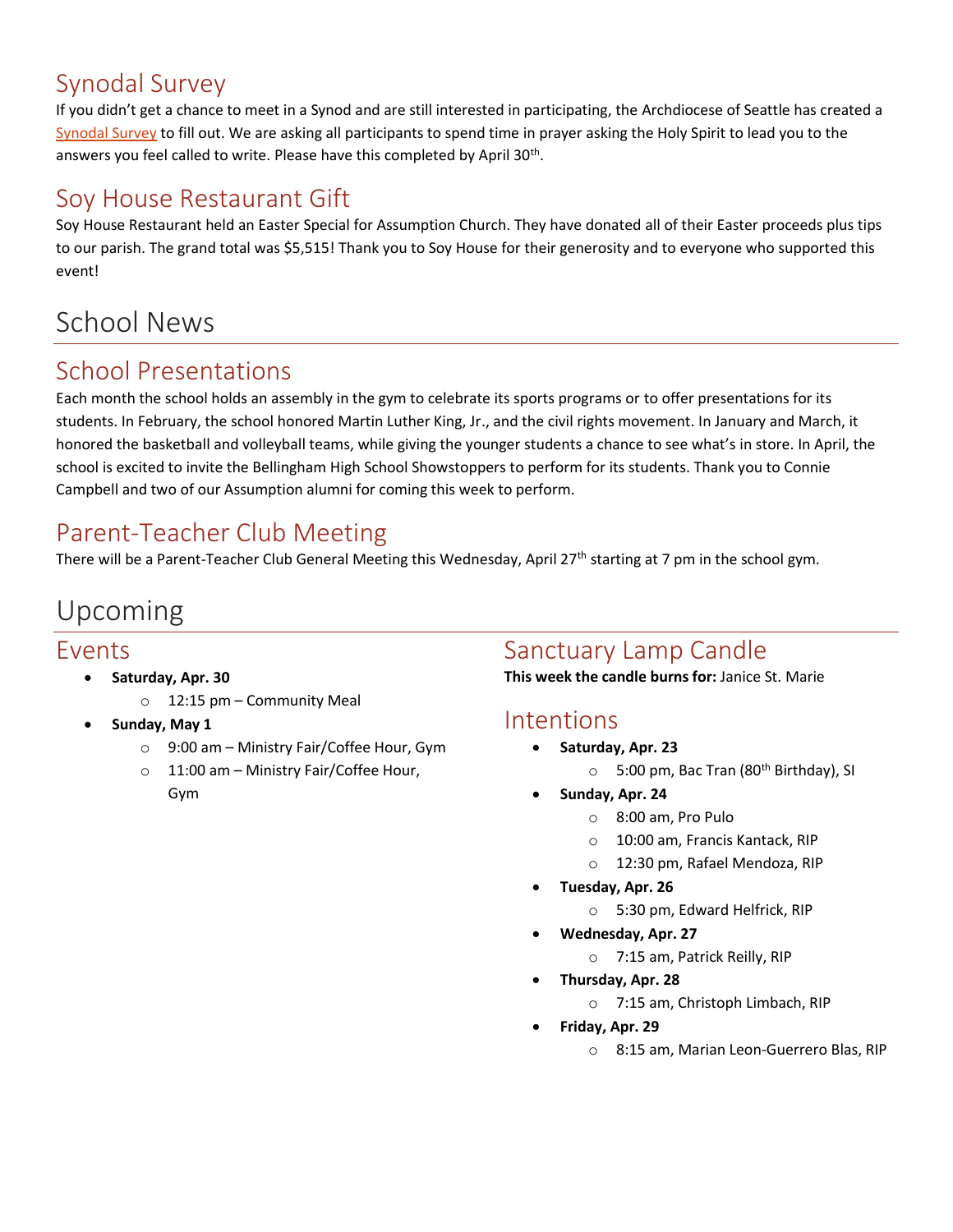# Boletín semanal

#### BOLETÍN SEMANAL DE LA PARROQUIA DE LA ASUNCIÓN EN BELLINGHAM, WA 22 DE ABRIL DE 2022

*Vayan, pues, y hagan discípulos de todas las naciones, bautizándolos en el nombre del Padre y del Hijo y del Espíritu Santo, enseñándoles a guardar todo lo que les he mandado; y ¡recuerden! Yo estoy con ustedes todos los días, hasta el fin del mundo. -Mateo 28, 19-20*

# Nota del Pastor

Me entristeció enterarme esta semana de la muerte de Vicki Thorn, la fundadora del Proyecto Raquel. Si no lo sabe, Proyecto Raquel es un ministerio nacional para padres que han abortado. [Este artículo](https://www.catholicnewsagency.com/news/251025/vicki-thorn-pro-life-project-rachel-abortion-healing) (en inglés) de CNA hace un buen trabajo al explicar la vida y las motivaciones de Vicki.

Tuve el privilegio de recibir capacitación introductoria del Proyecto Raquel de la propia Vicki mientras estaba en Mundelein, y esa capacitación continúa informando cómo pienso sobre el aborto y me comprometo con aquellas que han tenido abortos. La lección más importante que nos enseñó Vicki fue que, en casi todos los casos, la mujer que va a abortar *también es víctima*, de las circunstancias, de las relaciones rotas y de las mentiras de la sociedad. Y esta lección se ha confirmado una y otra vez en mi sacerdocio, tanto dentro como fuera del confesionario, cuando hablo con mujeres que han abortado.

Imagina tener un embarazo no planificado. Tal vez ella es una estudiante que todavía vive con sus padres. Tal vez apenas paga el alquiler. Tal vez ya ha tenido tres hijos y su marido le ha dicho que, si vuelve a quedar embarazada, o se acaba el embarazo o se acaba el matrimonio. En todos los casos, las cosas pueden volverse realmente desesperadas muy rápido. Si alguien ya tiene problemas con la comida y la vivienda – o cree que tendrá problemas cuando sus padres, su novio o su esposo la abandonen – este embarazo se convierte en una cuestión de vida o muerte. O tal vez es tan simple como creer la mentira de que es imposible tener una vida y una carrera satisfactorias con niños. Sea lo que sea, muchas mujeres que han tenido un aborto informan sentirse arrinconadas sin salida, completamente abrumadas por lo solas que se sienten. Entonces, cuando alguien como Planned Parenthood dice que la crisis puede terminar, que todo esto puede desaparecer, la poderosa sensación de alivio que surge puede abrumar fácilmente sus valores anteriores o decisiones racionales.

Pero todo aborto es una muerte, y es una muerte que se siente profunda y biológicamente en el cuerpo de la mujer. Toda mujer que aborta se ve *profundamente perjudicada* por el aborto. Y cada mujer lidia con este dolor de manera diferente. Para algunos, se convierten en los más fervientes defensores del derecho al aborto, tratando constantemente de justificar su decisión ante ellos mismos y ante el mundo. Para otros, y he visto esto regularmente en el confesionario, sus vidas comienzan a salirse de control mientras buscan cosas nuevas y diferentes para llenar el vacío en su corazón. Y para otros aún, se despiertan al dolor, se dan cuenta de la carga emocional que su aborto, a menudo secreto excepto para un par de personas, sigue siendo para ellos, y terminan de nuevo en la iglesia, de nuevo en la confesión, en busca de curación. Este último grupo es la razón por la que el Proyecto Raquel y la vida de Vicki Thorn son tan importantes: cuando una mujer está sufriendo a causa de su aborto, Jesús quiere sanarla y amarla, y es nuestro trabajo estar allí para soportarlas y caminar con estas mujeres a través del proceso de curación.

Los hombres, por supuesto, también se ven perjudicados por el aborto. A veces son ellos quienes abandonaron a la mujer o la obligaron a tomar la decisión; otras veces, se les dijo que "amor" significaba apoyar a su novia o esposa, aun cuando ella decidiera hacer algo tan destructivo para ella y su hijo; otras veces se les negó tener voz en la decisión. Proyecto Raquel también ayuda a estos hombres a sanar.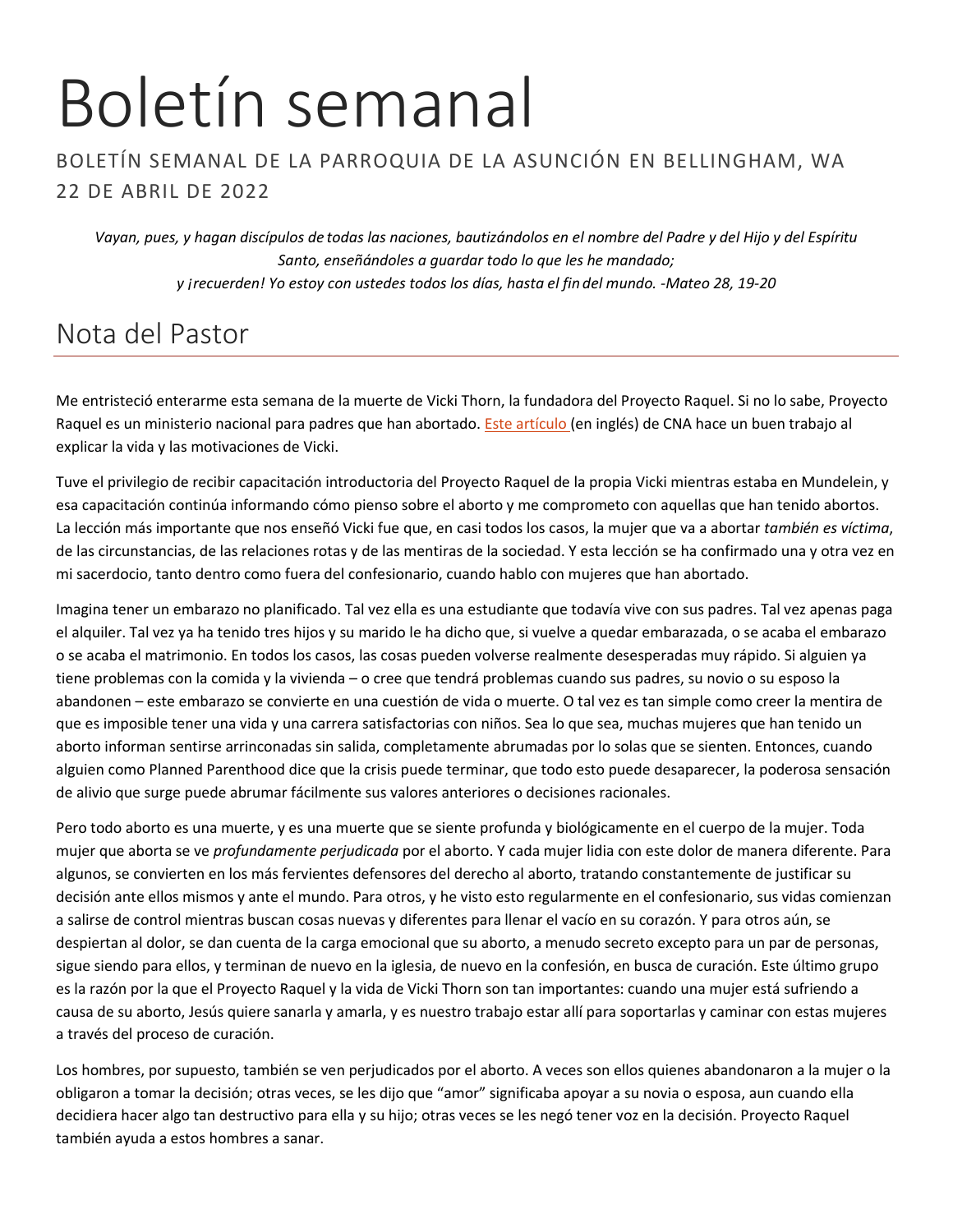Sí, los católicos nos oponemos al aborto porque sabemos que pone fin a una vida humana única, preciosa y digna. Pero también nos oponemos al aborto porque perjudica a quienes lo buscan. Tan importante como es asegurarnos de que estamos allí después del hecho para ayudar a los padres que han tenido un aborto a sanar, creo que la propia Vicki diría que sería incluso mejor poner a Project Rachel fuera del negocio, para garantizar que cada persona que experimente un embarazo no planeado es inmediatamente recibido con amor y apoyo por parte de sus padres, amigos y parejas; asegurar que nuestras iglesias y ciudades tengan los recursos financieros disponibles para ayudar a las mujeres a llevar un embarazo a término; para garantizar que nuestra sociedad esté organizada de tal manera que los padres que deseen criar hijos *y* tener una carrera tengan el apoyo y las estructuras necesarias para hacerlo. Pero mientras trabajamos por estas cosas, también debemos lidiar con las consecuencias de no estar aún allí. Debemos caminar con aquellos que han experimentado el aborto mientras Jesús mismo trabaja para sanarlos.

Si ha experimentado un aborto y desea hablar con alguien, [el Proyecto Raquel en esta área](https://ccsww.org/get-help/specialized-services/project-rachel/) está a cargo de los Servicios Comunitarios Católicos del Oeste de Washington. Puede comunicarse con ellos al 206-920-6413 (inglés) o al 206-450-7814 (español).

Que el Señor nos sane a todos de las heridas que llevamos,

 $E.$ Moro

# Noticias Arquidiocesanas

#### Encuesta sinodal

Para aquellos que no pudieron participar en una sesión de escucha del Sínodo, la Arquidiócesis ha publicado una encuesta para escuchar a cualquier persona que pueda haberse perdido. Para obtener más información, vaya a [archseattle.org/synod.](https://43.selectsurvey.net/SeattleArchdiocese/TakeSurvey.aspx?SurveyID=86MK3n8) La fecha límite de la encuesta es el 30 de abril.

## Misa de Ordenación Episcopal

Todos son bienvenidos a unirse a la Misa de Ordenación Episcopal para el Reverendísimo Frank Schuster Obispo Auxiliar de Seattle. El martes 3 de mayo a las 2 p.m. transmitido en vivo e[n Facebook](https://www.facebook.com/ArchdioceseofSeattle) y [Vimeo.](https://vimeo.com/event/1972886)

## Nuevo superintendente de Escuelas Católicas

[Lea esta carta](https://seattlearch.app.box.com/s/fud258zlkn7wzf7hpfgfh9orszndqpph) del arzobispo Etienne y Caitlin Moulding dando la bienvenida a Nicholas Ford como el nuevo superintendente.

# Noticias Parroquiales

#### Nuevo PAA

Karen Zuther se jubilará este verano y, aunque la extrañaremos mucho, esto significa que la parroquia está buscando un nuevo Asistente Pastoral para la Administración.

Los candidatos deben tener excelentes habilidades de organización y comunicación. Debe ser un miembro activo de una comunidad de fe católica. La posición supervisa todas las finanzas de la parroquia, los asuntos de personal y la administración. Mínimo de 3 años de experiencia administrativa y de supervisión requerida. Se prefiere una licenciatura en un campo relacionado. Salario y beneficios basados en las pautas arquidiocesanas. Para la solicitud y la descripción completa del trabajo, visite [http://www.assumption.org](http://www.assumption.org/) o comuníquese co[n karenz@assumption.org.](mailto:karenz@assumption.org)

## Ministerio de apoyo al duelo en español

La Arquidiócesis de Seattle está lista para ofrecer ministerio de apoyo al duelo a las comunidades hispanas. Para más información haga [clic aquí.](https://seattlearch.app.box.com/s/pxk21bcij9wilk48tdumq3e7rjk3tcpv)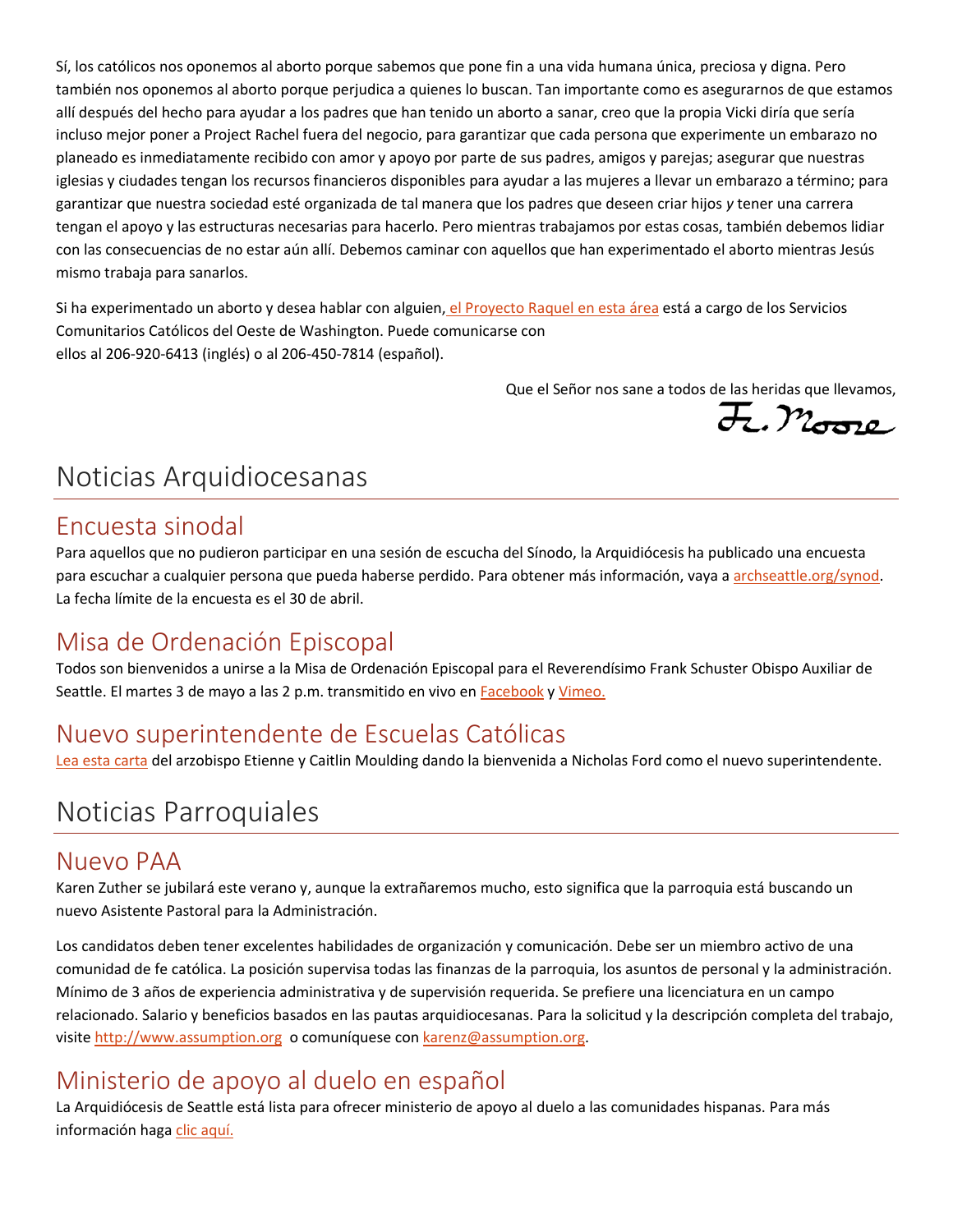## Estudio Bíblico para Adolescentes

Algunos de nuestros voluntarios adultos que sus adolescentes han llegado a conocer y amar durante el año pasado están llevando a cabo un estudio bíblico de 4 semanas para todos nuestros estudiantes de 6º a 12º grado. El enfoque estará en CÓMO leer y estudiar las Escrituras, por lo que es un gran curso introductorio para cualquiera que busque obtener más información sobre la lectura de las Escrituras y aplicarlas a nuestra vida diaria. Esto también es muy recomendable para aquellos que se preparan para la Confirmación como una forma de mantenerse conectados e involucrados en el mes previo a su ceremonia de Confirmación.

Cuando: Domingos por la noche en mayo (1 / 8 / 15 / 22) de 4 p.m. a 5:30 p.m. Dónde: Biblioteca de la Escuela de la Asunción Contacto: Rose Achey (roselachey@gmail.com) y Rowan Marsh [\(rowanmarsh27@gmail.com\)](mailto:rowanmarsh27@gmail.com)

#### Restaurante Soy House

El restaurante Soy House celebró un especial de Pascua para la Iglesia de la Asunción. Han donado todas sus ganancias de Pascua más propinas a nuestra parroquia. ¡El gran total fue de \$5,515! ¡Gracias a Soy House por su generosidad y a todos los que apoyaron este evento!

# El P. Moore de vacaciones

El P. Moore está de vacaciones la próxima semana. Todas las misas se ofrecerán, pero con sacerdotes visitantes. Tenga en cuenta que las **confesiones del sábado (30 de abril) y el próximo primer viernes (6 de mayo) son solo en inglés**. Las llamadas de enfermos deben ser referidas a parroquias vecinas hasta el 4 de mayo.

# Noticias de la escuela

## Presentaciones Escolares

Cada mes la escuela celebra una asamblea en el gimnasio para celebrar sus programas deportivos u ofrecer presentaciones para sus estudiantes. En febrero, la escuela honró a Martin Luther King, Jr. y al movimiento de derechos civiles. En enero y marzo, honró a los equipos de baloncesto y voleibol, al tiempo que dio a los estudiantes más jóvenes la oportunidad de ver lo que les esperaba. En abril, la escuela se complace en invitar a los Showstoppers de Bellingham High School a actuar para sus estudiantes. Gracias a Connie Campbell y a dos de nuestros ex alumnos de Assumption por venir esta semana a actuar.

## Reunión del Club de Padres y Maestros

Habrá una Reunión General del Club de Padres y Maestros este miércoles 27 de abril a partir de las 7 pm en el gimnasio de la escuela.